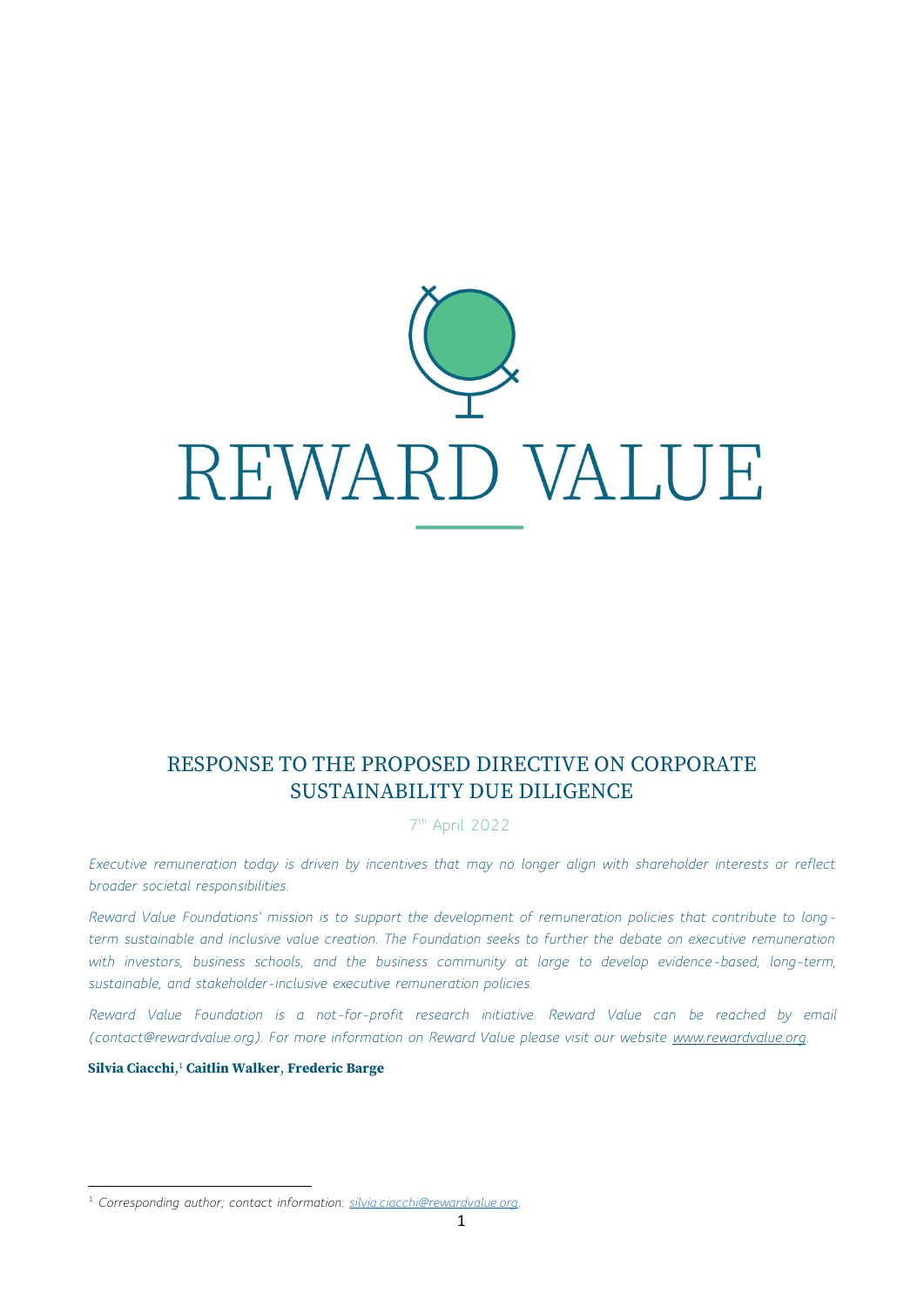On the 23<sup>rd</sup> of February 2022, the long-awaited outcome of the European Commission's Sustainable Corporate Governance Initiative was made public. The new draft Directive on Corporate Sustainability Due Diligence (CSDD; the Directive)<sup>2</sup> has already received a first wave of feedback and criticism. With this short article, Reward Value Foundation (RVF) seeks to provide commentary on some of the aspects of the proposal that have been the subject of debate and analysis in the past month. This first condensed reaction will later be followed-up by a more comprehensive, in-depth analysis on the entire text of the Directive.<sup>3</sup>

RVF welcomes the CSDD as an important next step towards a sustainable and inclusive economy. We recognise the Commission's effort to introduce and prioritize sustainability in European corporate governance and, in particular, we appreciate the strengthening of the role of human rights and environmental concerns in light of companies' contribution to the sustainable development and sustainable transition of economies. The strengthening of corporate responsibility in the areas of human rights and climate change is an important milestone. Moreover, the CSDD reflects the EU's intention to further align with international standards like the UN Guiding Principles on Business and Human Rights (UNGPs), to increase awareness and accountability in relation to human rights and environmental harm, and to foster the inclusion of stakeholder-value in corporate governance. In these regards, the CSDD represents an important achievement. However, as remarked by several commentators, there is room for improvement. <sup>4</sup>

Despite the positive aspects, judging by the immediate feedback of various stakeholders that had provided input for the creation of the proposal, many seem to feel as though the final result was 'watered-down'. 5 There is a sense that the European Commission (EC) has taken a step back from its initial intentions, potentially having lost confidence in its goals during the consultations, perhaps also due to the critical reaction to the background studies used for the construction of the consultation questionnaires.<sup>6</sup>

As Reward Value Foundation, we join the chorus and encourage the EC to reconsider certain key parts of the CSDD in order to unlock what we believe is its full potential as a transformative and influential instrument for sustainable corporate governance. Reward Value Foundation explicitly wants to stress the importance of proactive intervention in the area of sustainable executive remuneration and the introduction – and definition – of a *long-term time horizon* perspective in European corporate governance. As expanded upon in our background note series, we believe that, since sustainability in itself is a long-term concept, such time orientation should be better reflected in corporate governance. <sup>7</sup> Moreover, we support the leveraging of executive remuneration to incentivize behavioural changes in corporate governance practices.<sup>8</sup>

Although the CSDD will generate important progress and developments in areas like HRDD which we support, in light of this context we feel the need to point out a few areas of potential improvement.

<sup>&</sup>lt;sup>2</sup> European Commission (2022) Proposal for a Directive of the European Parliament and of the Council on Corporate Sustainability Due Diligence [and amending Directive \(EU\) 2019/1937, 2022/0051 \(COD\), COM\(2022\) 71 final](https://ec.europa.eu/info/sites/default/files/1_1_183885_prop_dir_susta_en.pdf) (CSDD).

<sup>&</sup>lt;sup>3</sup> The follow up background note will address in greater depth issues and implications related to the scope of application, the relationship between the CSDD and CSRD, implications of the terminology used in the CSDD, Article 25 CSDD's implications on director's duties, and more.

<sup>4</sup> On the note of areas of improvement for the CSDD see also: Lara Wolters (2021[\) Report with recommendations to the Commission](https://www.europarl.europa.eu/doceo/document/A-9-2021-0018_EN.html)  [on corporate due diligence and corporate accountability](https://www.europarl.europa.eu/doceo/document/A-9-2021-0018_EN.html) [\(2020/2129\(INL\).](https://oeil.secure.europarl.europa.eu/oeil/popups/ficheprocedure.do?lang=en&reference=2020/2129(INL))

<sup>&</sup>lt;sup>5</sup> See for example: ETUC (2022), <u>[Commission delivers "bare minimum" on Corporate Sustainability Due Diligence](https://www.etuc.org/en/pressrelease/commission-delivers-bare-minimum-corporate-sustainability-due-diligence); ShareAction (2022) <u>EU presents</u></u> [watered-down rules on Corporate Sustainability Due Diligence;](https://shareaction.org/news/eu-presents-watered-down-rules-on-corporate-sustainability-due-diligence) ECCJ (2022) [Dangerous gaps undermine EU Commission's n](https://corporatejustice.org/news/dangerous-gaps-undermine-eu-commissions-new-legislation-on-sustainable-supply-chains/)ew legislation on [sustainable supply chains;](https://corporatejustice.org/news/dangerous-gaps-undermine-eu-commissions-new-legislation-on-sustainable-supply-chains/) ActionAid (2022) EU's gender[-blind corporate due diligence proposal risks leaving women behind;](https://actionaid.org/news/2022/eus-gender-blind-corporate-due-diligence-proposal-risks-leaving-women-behind) Human Rights Watch (2022) [EU: Disappointing Draft on Corporate Due Diligence;](https://www.hrw.org/news/2022/02/28/eu-disappointing-draft-corporate-due-diligence) etc.

<sup>6</sup> See for example: ECLE (2020) EC Corporate Governance Initiative Series: Comment by the European Company Law Experts Group on the European Commission['s Consultation Document 'Proposal for an Initiative on Sustainable Corporate Governance'](https://www.law.ox.ac.uk/business-law-blog/blog/2020/12/ec-corporate-governance-initiative-series-comment-european-company).

<sup>7</sup> Reward Value Foundation (2021) [Managerial and Capital Market Short Termism.](https://www.rewardvalue.org/wp-content/uploads/2021/01/Reward-Value-Background-note-short-termism.pdf)

<sup>&</sup>lt;sup>8</sup> Reward Value Foundation (2020) [Green Paper -](https://www.rewardvalue.org/news/publications/) Reward Value.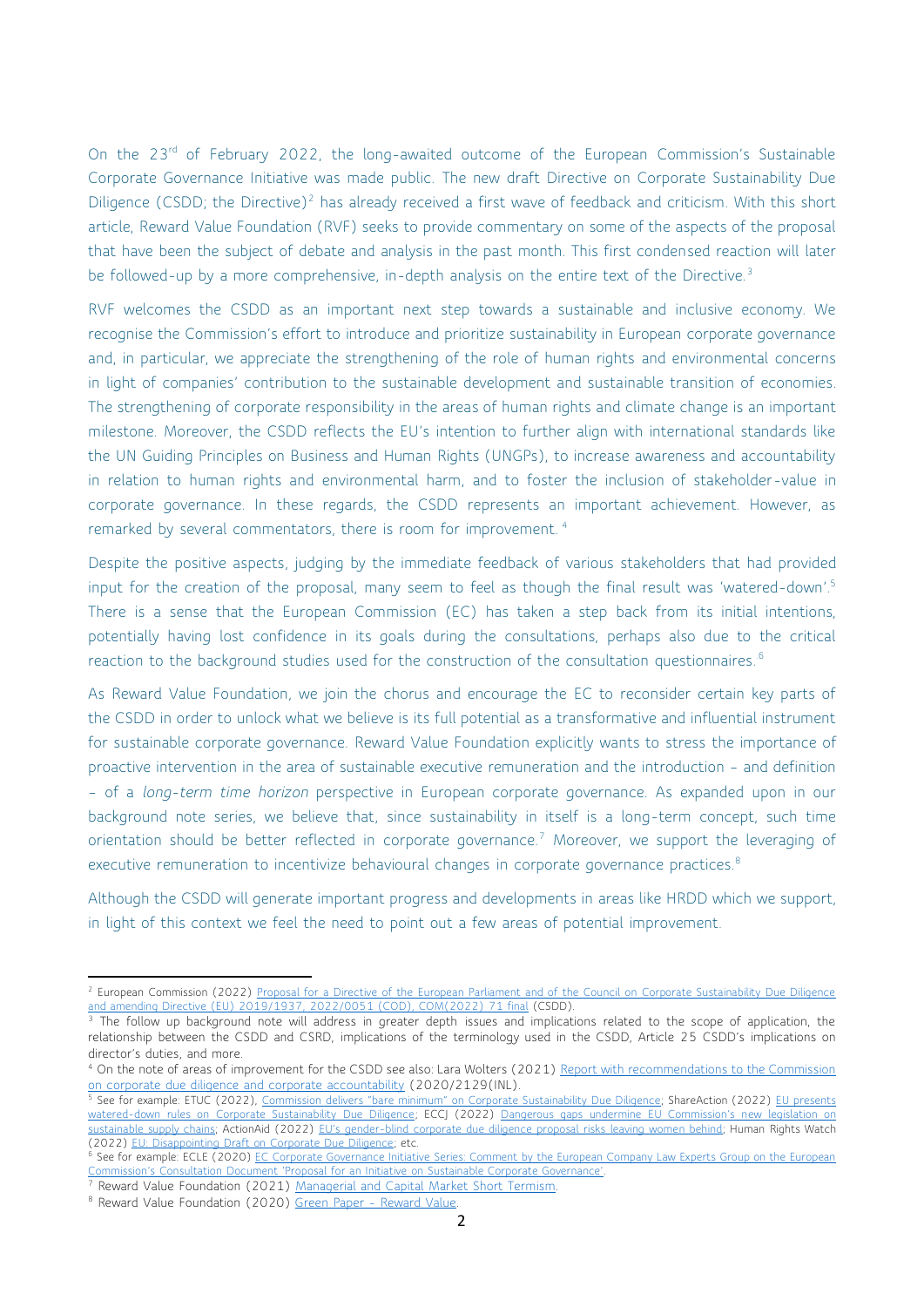# THE DIFFICULT CASE OF THE SCOPE OF APPLICATION

Firstly, a few considerations can be made regarding Article 2 of the Directive, on the scope of application. It appears that the Commission has taken a cautious approach, excluding small and medium enterprises (SMEs) from the HRDD duty.<sup>9</sup> Although it has been widely criticised for unduly restricting the scope - and therefore the effectiveness - of the CSDD,<sup>10</sup> this choice addresses the fear of overly heightened compliance costs for SMEs while still encompassing businesses of important size in the EU market. Targeting the 1% of big corporations could also push industry leaders to become an example that, in time, can be followed by smaller companies, considering also that this exemplary behaviour will directly impact the SMEs participating in these larger companies' value chains.

For EU-based companies, whether the Directive applies is determined by calculating global turnover.<sup>11</sup> For non-EU companies, only turnover generated in the Union is relevant. <sup>12</sup> This approach is an attempt to create a level playing field within the EU market. At the same time, this approach could generate a competitive disadvantage for EU companies on the global market, as very few non-EU companies of big size satisfy the requirements of the scope of application.<sup>13</sup> A stated goal in the explanatory memorandum is to propagate a spill-over effect of sorts and contribute to HRDD practices on a global scale,<sup>14</sup> however, this goal is similarly hindered by the limited scope.

Overall, the Commission's approach to the scope of application has warranted some criticism, but the compromises and strategic choices the EC had to make in this regard, should be taken into account. Against this backdrop, there is room for further consideration and a deeper assessment of the practical implications that Article 2 will have on the effectiveness and normative relevance of the CSDD, the creation of the spillover effect and the reality of the level playing field. Such consideration will all be addressed in depth in our follow-up background note.

#### THE UNFULFILLED POTENTIAL OF SUSTAINABLE EXECUTIVE REMUNERATION

In the larger context of the CSDD, the goals and impact of sustainable executive remuneration could have been leveraged more effectively to underscore corporate responsibility. Despite having been a substantial topic in the consultation document, executive remuneration receives very little attention in the final draft of the CSDD, and its scope of application has similarly been substantially reduced.

<sup>&</sup>lt;sup>9</sup> [CSDD](about:blank) 'Explanatory Memorandum' p. 14.

<sup>&</sup>lt;sup>10</sup> E.g. "the scope of application of the current proposal is limited and not fully aligned with the UN Guiding Principles" Business & Human Rights Resource Centre (2022) [UN Working Group on Business and Human Rights preliminary assessment of EU draft due diligence directive;](https://www.business-humanrights.org/en/latest-news/un-working-group-on-business-and-human-rights-preliminary-assessment-of-eu-draft-due-diligence-directive/) "The limited scope of the Commission's proposal is insufficient" PRI (2022) PRI statement: European Commission proposal on Corporate Sustainability Due [Diligence;](https://www.unpri.org/download?ac=15897) "The draft comes amid heavy corporate lobbying to weaken and dilute its scope and regulatory reach." Human Rights Watch (2022) EU: [Disappointing Draft on Corporate Due Diligence;](https://www.hrw.org/news/2022/02/28/eu-disappointing-draft-corporate-due-diligence) "The proposal deviates from international due diligence frameworks, that emphasise the need for all businesses to avoid and address negative impacts of their operation." ShareAction (2022) EU presents watered-down rules on Corporate Sustainability [Due Diligence;](https://shareaction.org/news/eu-presents-watered-down-rules-on-corporate-sustainability-due-diligence) "Such a limited scope would allow human rights and environmental risks in value chains to go undetected and unaddressed." Investor Alliance for Human Rights (2022) [Investor Alliance for Human Rights Responds to EU Directive on Corporate Sustainability Due Diligence](https://investorsforhumanrights.org/news/investor-alliance-human-rights-responds-eu-directive-corporate-sustainability-due-diligence) etc. <sup>11</sup> See: [CSDD](https://ec.europa.eu/info/sites/default/files/1_1_183885_prop_dir_susta_en.pdf) Article 2 'Scope'.

<sup>12 &</sup>quot;The EU turnover criterion for third-country companies creates a link to the EU. Including only turnover generated in the Union is justified since such a threshold, appropriately calibrated, creates a territorial connection between the third-country companies and the Union by the effects that the activities of these companies may have on the EU internal market, which is sufficient for the Union law to apply to third-country companies." [CSDD](https://ec.europa.eu/info/sites/default/files/1_1_183885_prop_dir_susta_en.pdf) 'Explanatory Memorandum' p. 15.

<sup>&</sup>lt;sup>13</sup> "While the Directive will cover about 13 000 EU companies, based on the estimations of the Commission, it will only cover about 4 000 thirdcountry companies" [CSDD](https://ec.europa.eu/info/sites/default/files/1_1_183885_prop_dir_susta_en.pdf) 'Explanatory Memorandum' p. 16.

<sup>&</sup>lt;sup>14</sup> "large third-country companies having a high turnover in the Union have the capacity to implement due diligence and will benefit from the advantages coming with due diligence also in their operations elsewhere" [CSDD](https://ec.europa.eu/info/sites/default/files/1_1_183885_prop_dir_susta_en.pdf) 'Explanatory Memorandum' p. 16.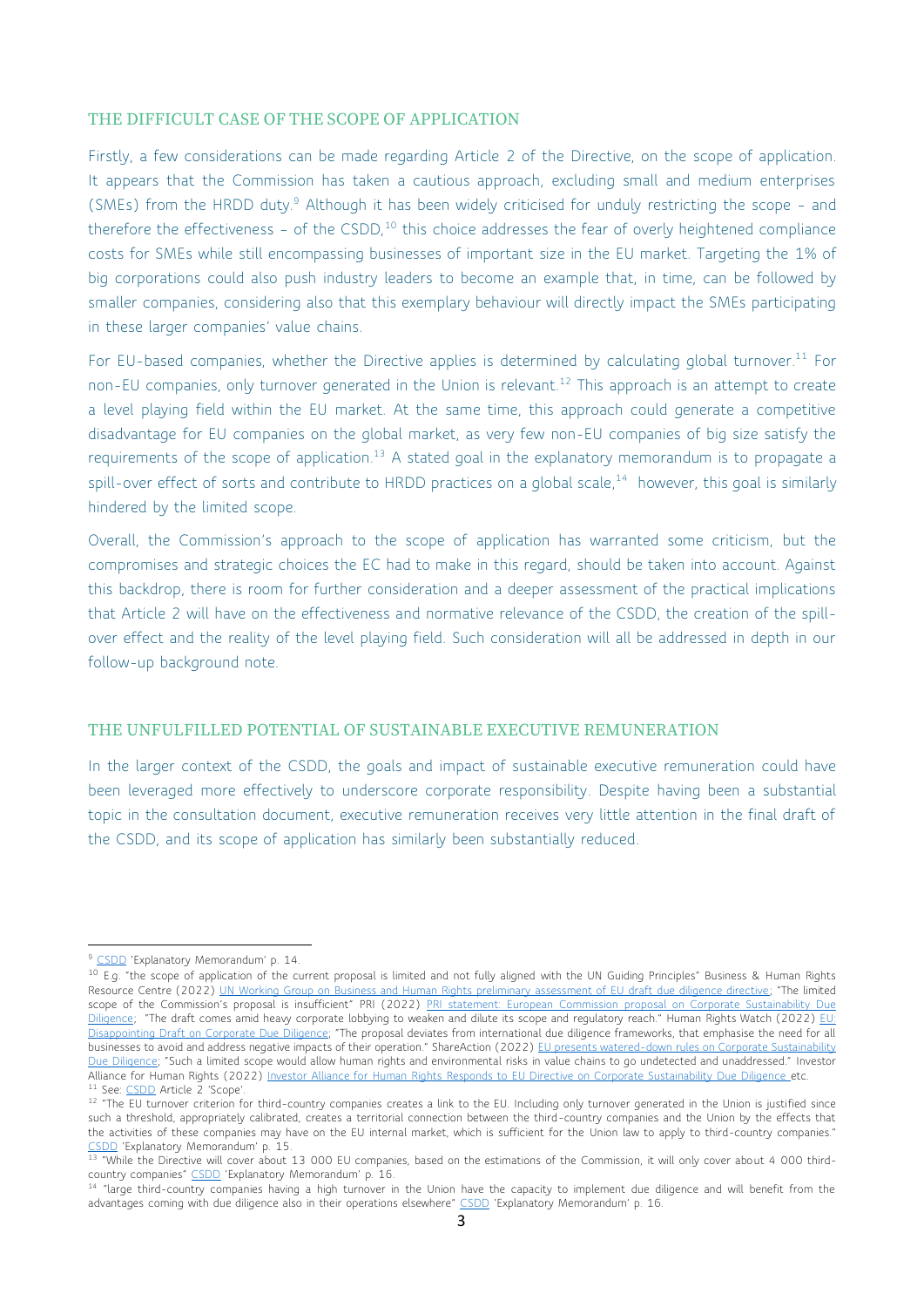The only reference to 'variable remuneration' can be found in Article 15 of the Directive (and the relative paragraph of the Explanatory Memorandum). <sup>15</sup> The article recites:

#### *Article 15*

#### *Combating climate change*

*1. Member States shall ensure that companies referred to in Article 2(1), point (a), and Article 2(2), point (a), shall adopt a plan to ensure that the business model and strategy of the company are compatible with the transition to a sustainable economy and with the limiting of global warming to 1.5 °C in line with the Paris Agreement. This plan shall, in particular, identify, on the basis of information reasonably available to the company, the extent to which climate change is a risk for, or an impact of, the company's operations.* 

*2. Member States shall ensure that, in case climate change is or should have been identified as a principal risk for, or a principal impact of, the company's operations, the company includes emission reduction objectives in its plan.* 

*3. Member States shall ensure that companies duly take into account the fulfilment of the obligations referred to in paragraphs 1 and 2 when setting variable remuneration, if variable remuneration is linked to the contribution of a director to the company's business strategy and long-term interests and sustainability.*

#### A few annotations can be made on this article:

Firstly, it appears that the concept of 'sustainable' executive remuneration has been applied very narrowly: the wording of paragraph 3 explicitly links 'variable remuneration' to the obligations referred to in the paragraphs 1 and 2, which are entirely centred on the topic of climate change, and specifically refer to the '1.5°C metric' of the Paris Agreement. Although the reference to 'transition to a sustainable economy' in paragraph 1 could be interpreted as broadening the scope of the article to other sustainability factors (notably 'sustainability' or 'sustainable economy' are not defined by the Directive), the sections of the Explanatory Memorandum dedicated to Article 15 seem to confirm the intention of limiting its scope to climate change and emission reduction. 16

By taking this approach, the CSDD not only disconnects the concept of responsible executive remuneration from the broader interpretation of sustainability which includes human rights, governance, social factors and environmental concerns outside emissions reduction (concepts which are otherwise very much represented in other parts of the Directive), but it comes across as actively seeking to shut down this part of the conversation. Outside of the articles pertaining to HRDD, the CSDD projects a level of adversity to the juxtaposition of corporate governance and 'sustainability' at large, preferring to keep a very narrow focus on specific environmental metrics. Interestingly, in the entire text of the Directive no reference is made to

<sup>&</sup>lt;sup>15</sup> See: [CSDD](https://ec.europa.eu/info/sites/default/files/1_1_183885_prop_dir_susta_en.pdf) Article 15 'Combating climate change' and 'Explanatory Memorandum' p. 41.

<sup>&</sup>lt;sup>16</sup> "(50) In order to ensure that this Directive effectively contributes to combating climate change, companies should adopt a plan to ensure that the business model and strategy of the company are compatible with the transition to a sustainable economy and with the limiting of global warming to 1.5 °C in line with the Paris Agreement. In case climate is or should have been identified as a principal risk for or a principal impact of the company's operations, the company should include emissions reduction objectives in its plan.

<sup>(51)</sup> With a view to ensure that such emission reduction plan is properly implemented and embedded in the financial incentives of directors, the plan should be duly taken into account when setting directors' variable remuneration, if variable remuneration is linked to the contribution of a director to the company's business strategy and long-term interests and sustainability." [CSDD](about:blank) 'Explanatory Memorandum' p. 41.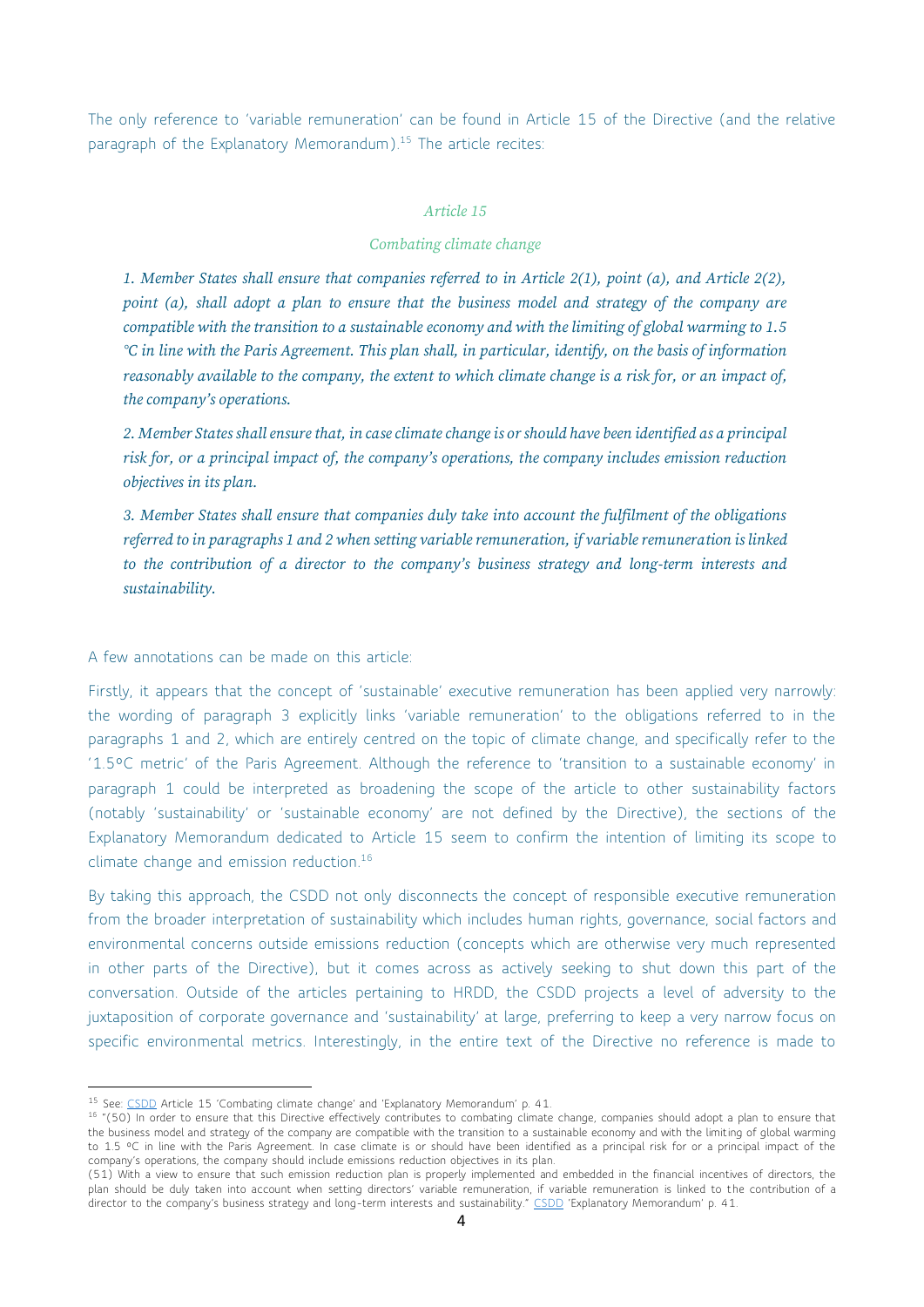Environmental, Social and Governance (ESG) metrics, which is surprising considering that these metrics have become increasingly popular and commonly used in the realm of corporate governance and finance.

Secondly, the wording of paragraph 3 restricts the relevance of sustainable remuneration even further, by implying that companies should take into account these environmental parameters *only if and when* variable renumeration *is linked* to 'the contribution of a director to the company's business strategy and long-term interests and sustainability'. It is easy to see how the effectiveness of this requirement leaves much to be desired, especially considering the larger ambitions for sustainable reform that the CSDD was supposed to stand for.

Overall, the CSDD makes little attempt at establishing a comprehensive framework for sustainable remuneration and provides very little guidelines thereof. On the contrary, it seems to have taken several steps backwards, by limiting themselves to the application of only one sustainability variable (and by failing to integrate ESG).

This overly cautious approach to executive remuneration seems puzzling. Some explanation could be found in the consultation findings.<sup>17</sup> Apparently, half of the consultation respondents avoided answering the question on 'mandatory sustainable remuneration measures', with companies and business associations being particularly reluctant to express an opinion.<sup>18</sup> It seems that the lukewarm response of market practitioners to the topic, might have led the Commission to refrain from taking a stronger stance on this topic. However, the active attempt to separate remuneration from broader sustainability factors like human rights, social welfare, and other environmental concerns, which are otherwise held in high regard in other parts of the text, feels like an unexpected outcome and insufficiently supportive of the purpose of the Directive.

# MISSING THE TIME-HORIZON ELEMENT: THE SPECTRE OF 'SHORT-TERMISM'

The issues with the limited inclusion of sustainable remuneration are further complicated by the fact that, throughout the Directive, the concept of 'long-term interest' is mentioned, but never defined. There is a sense that the 'time horizon' element, both when it comes to remuneration, and in the broader context of corporate governance, could have gotten lost.

When comparing the Directive to the consultation document something stands out: the CSDD has very distinctly dropped the concept of 'short-termism' and seemingly walked back on many foundational assumptions that had led to the identification of key issues related to it. This reaction is no doubt linked to the backlash of the background studies originally used to form the consultation. However, when looking at the proposal, one wonders whether the pendulum has swung in an overly cautious direction, now risking losing substance and missing the opportunity to define a cohesive, actionable framework for sustainability in these key areas.

## CONCLUDING THOUGHTS: ROOM FOR IMPROVEMENT

In this first short response to the CSDD proposal, we wish to take note of the positive achievements and progressive elements of the Directive, especially in the area of HRDD. At the same time, we would like to make a call for further improvements.

<sup>&</sup>lt;sup>17</sup> European Commission (2021) [Sustainable corporate governance initiative: Summary report](https://ec.europa.eu/info/law/better-regulation/have-your-say/initiatives/12548-Sustainable-corporate-governance/public-consultation_it) - public consultation, Directorate-General Justice and Consumers, Directorate A, Unit A3: Company law.

<sup>18</sup> *Id ibid*. p. 8.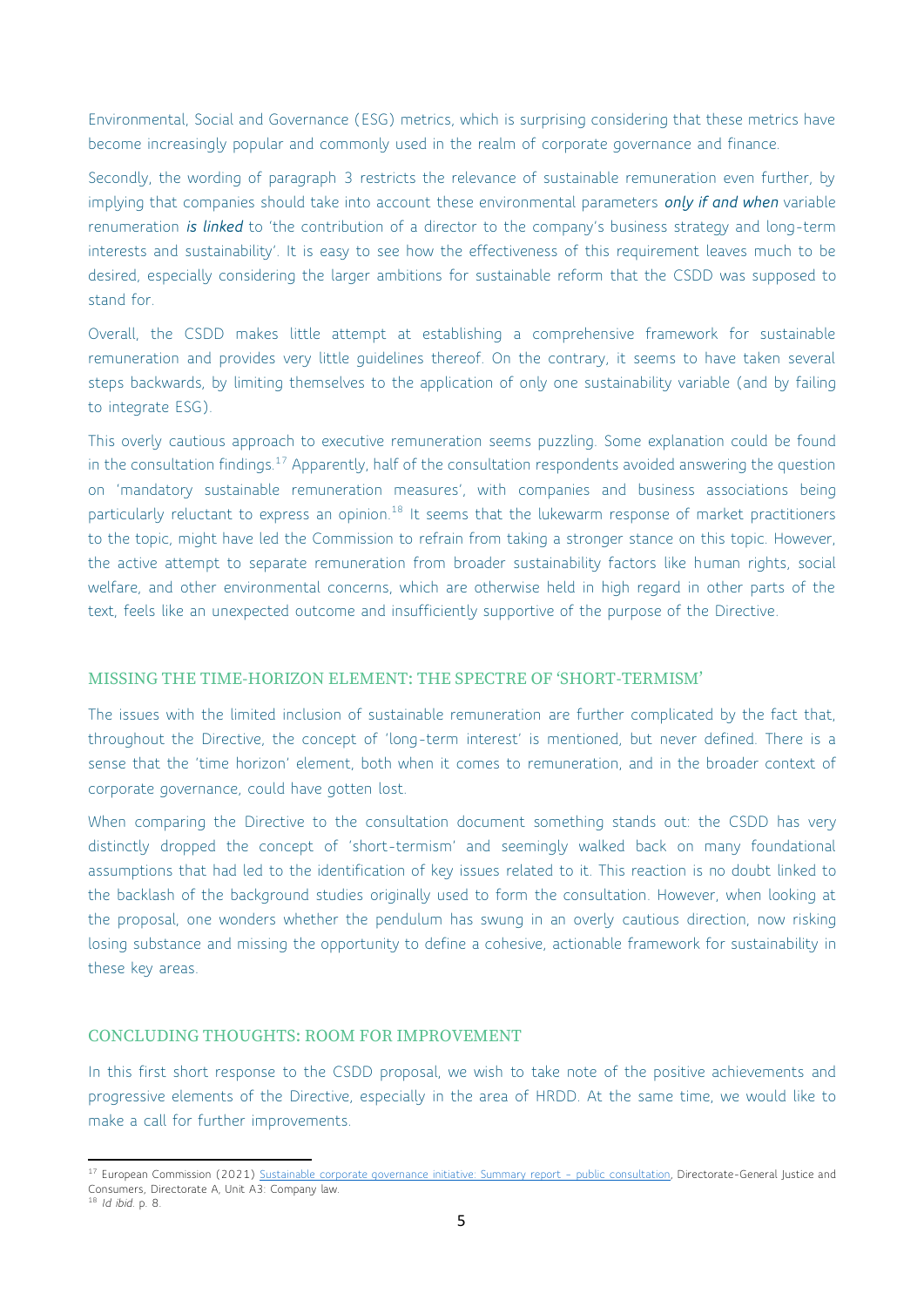Throughout their communications and proposals, the Commission has demonstrated their intention to become a leader and pioneer in the transition to a sustainable and inclusive economy. We believe that there is room for improvement on the subject of executive remuneration as well as the element of time horizon in pursuit of sustainable long-term value creation, and that the CSDD should more confidently embrace its potential to become a tool for necessary structural changes in the realm of corporate governance.